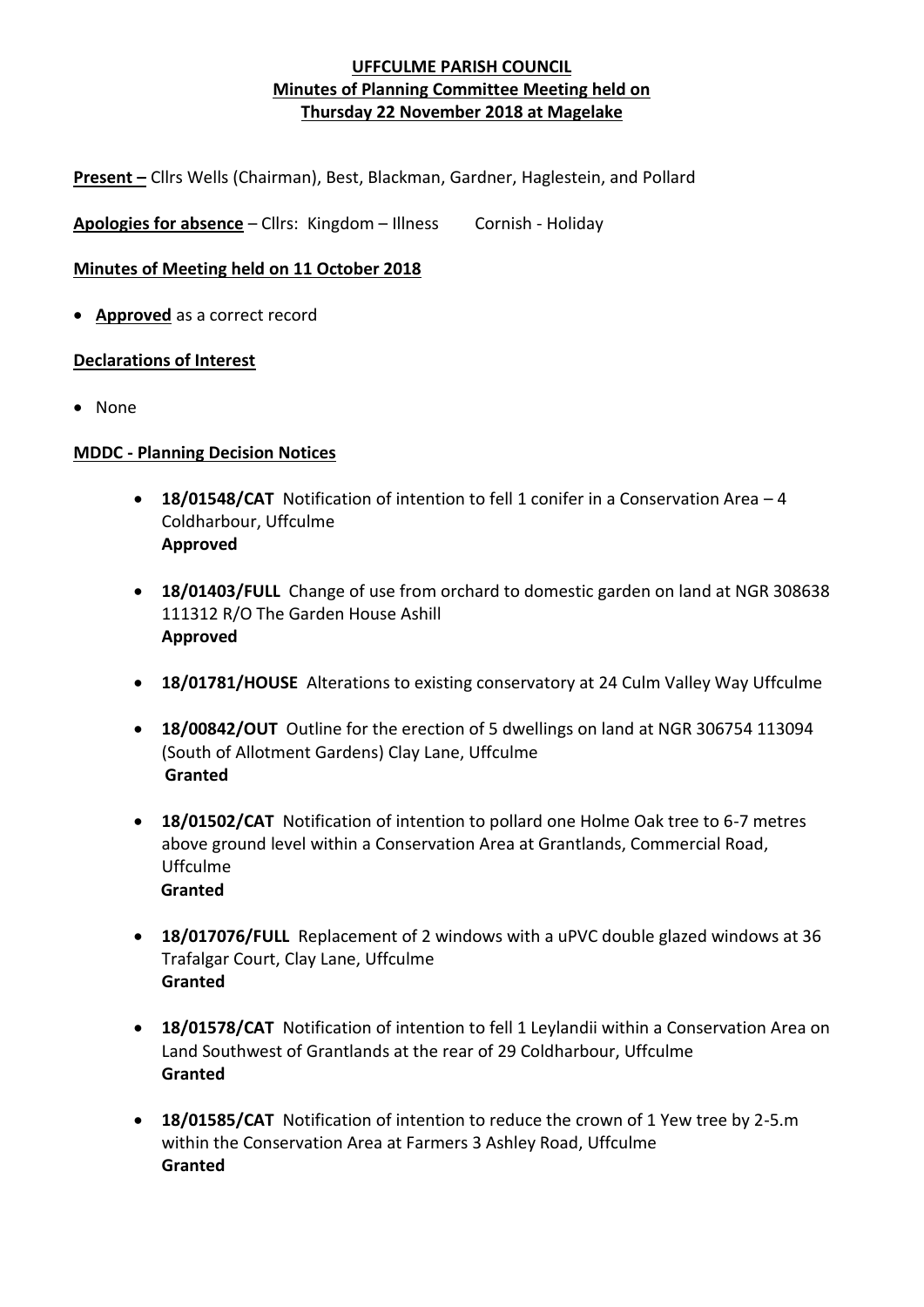# **Planning Appeals**

None

**Planning Applications**

**As attached**

**Date of Next Meeting** – **13 December 2018**

**Verity Aldridge Clerk to the Council**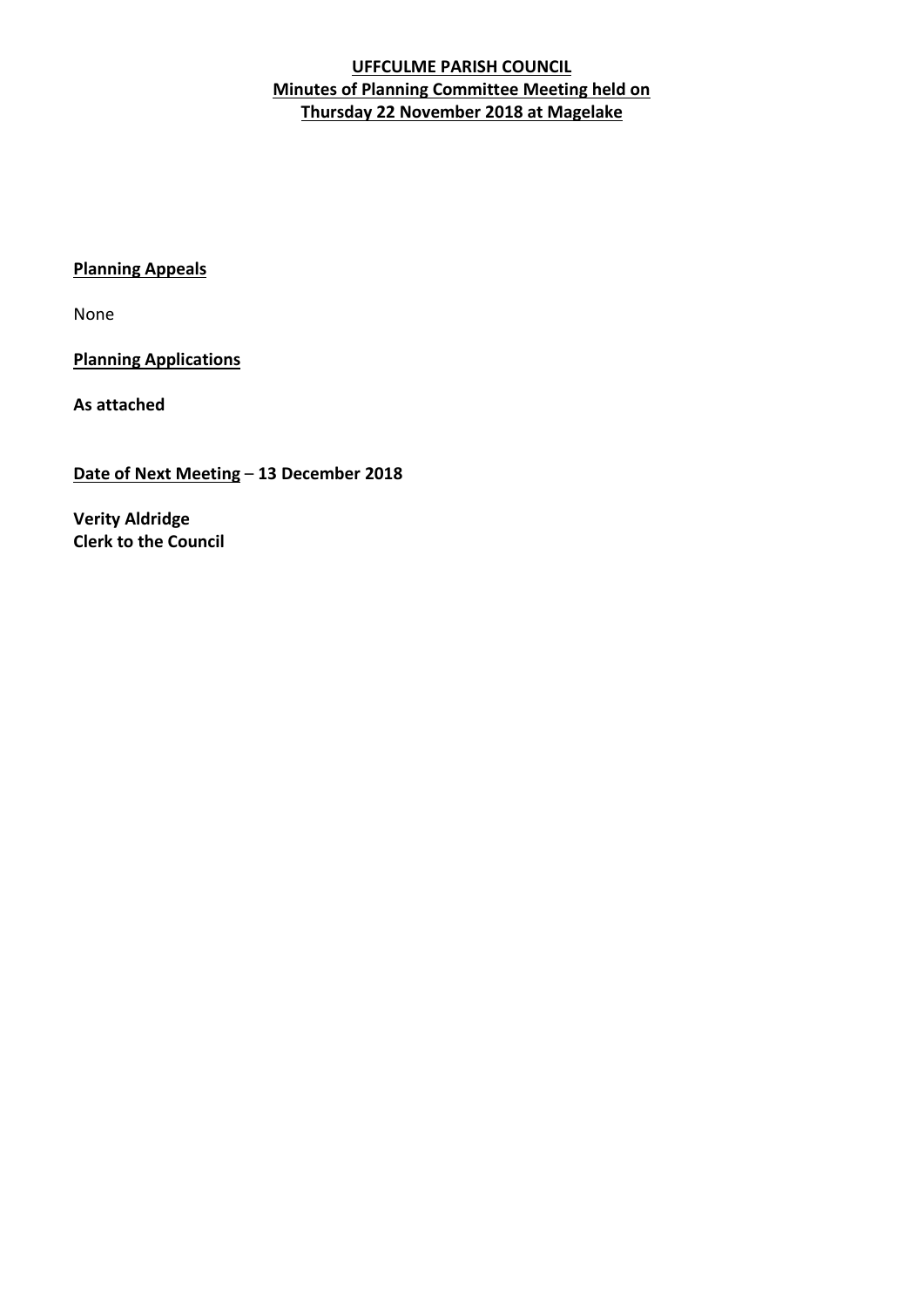**CP/DCC/3655/2014 –** Review of Mineral Planning Conditions – Regulation 22 Request for further environmental information

**The Council wishes to endorse the comments made to DCC on 18 November 2016 in respect of the ROMP.**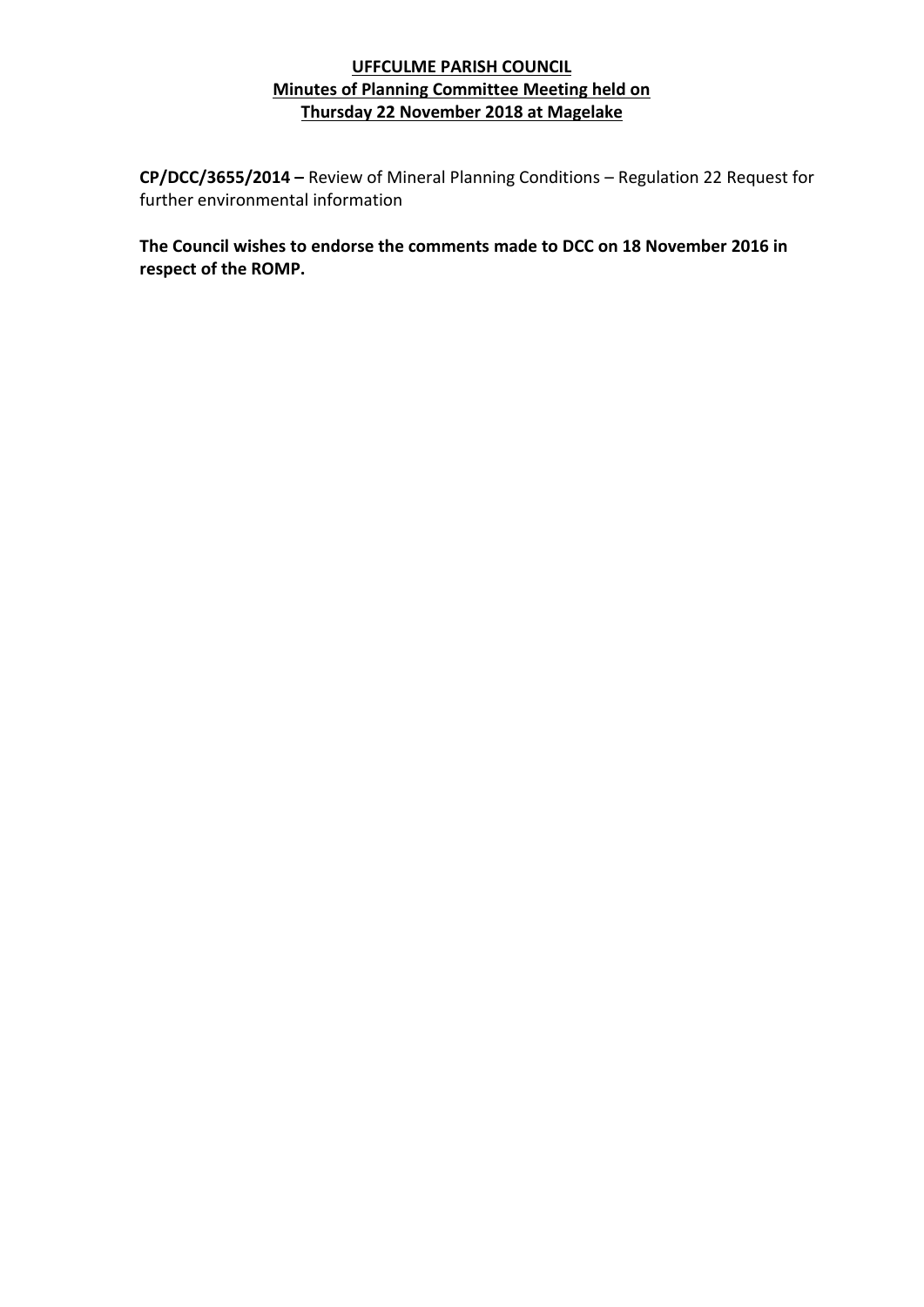**ENF/18/00331/HEDREG –** Larger entrance created and removal of hedgerow on Land at Grid Reference 305658 112080 (Harvesters) Uffculme

**Council Noted this item – the Clerk reported that an application had been submitted.**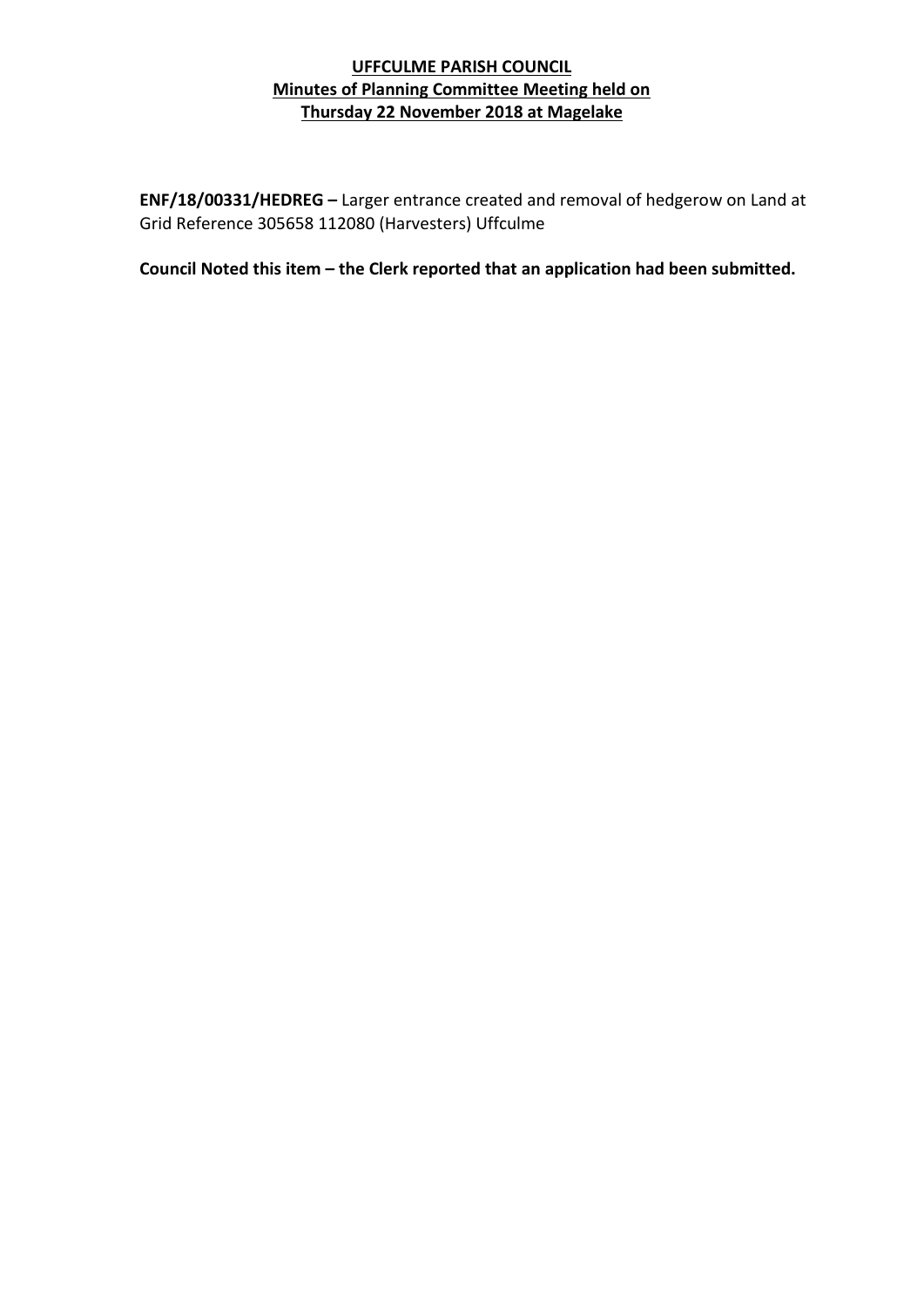**18/1585/CAT –** Notification of intention to reduce the crown of 1 Yew tree by 2-2.5m within the Conservation Area at Farmers 3 Ashley Road, Uffculme

**The Council has no objections.**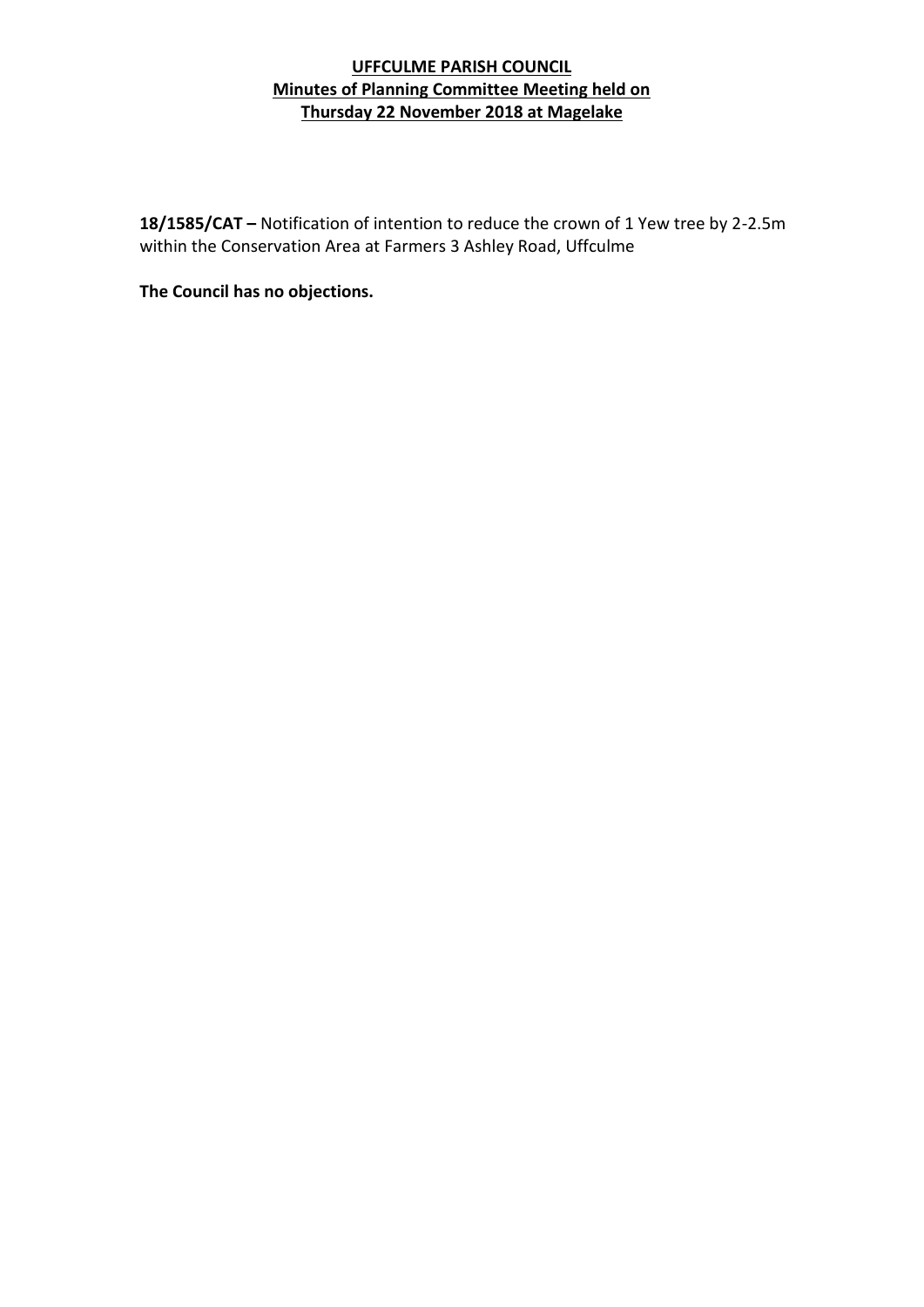**18/01578/CAT –** Notification of intention to fell one Leylandii within a Conservation Area on land Southwest of Grantlands at the read of 29 Coldharbour, Uffculme Grid Reference 306404/112441

**The Council has no objections to this application**.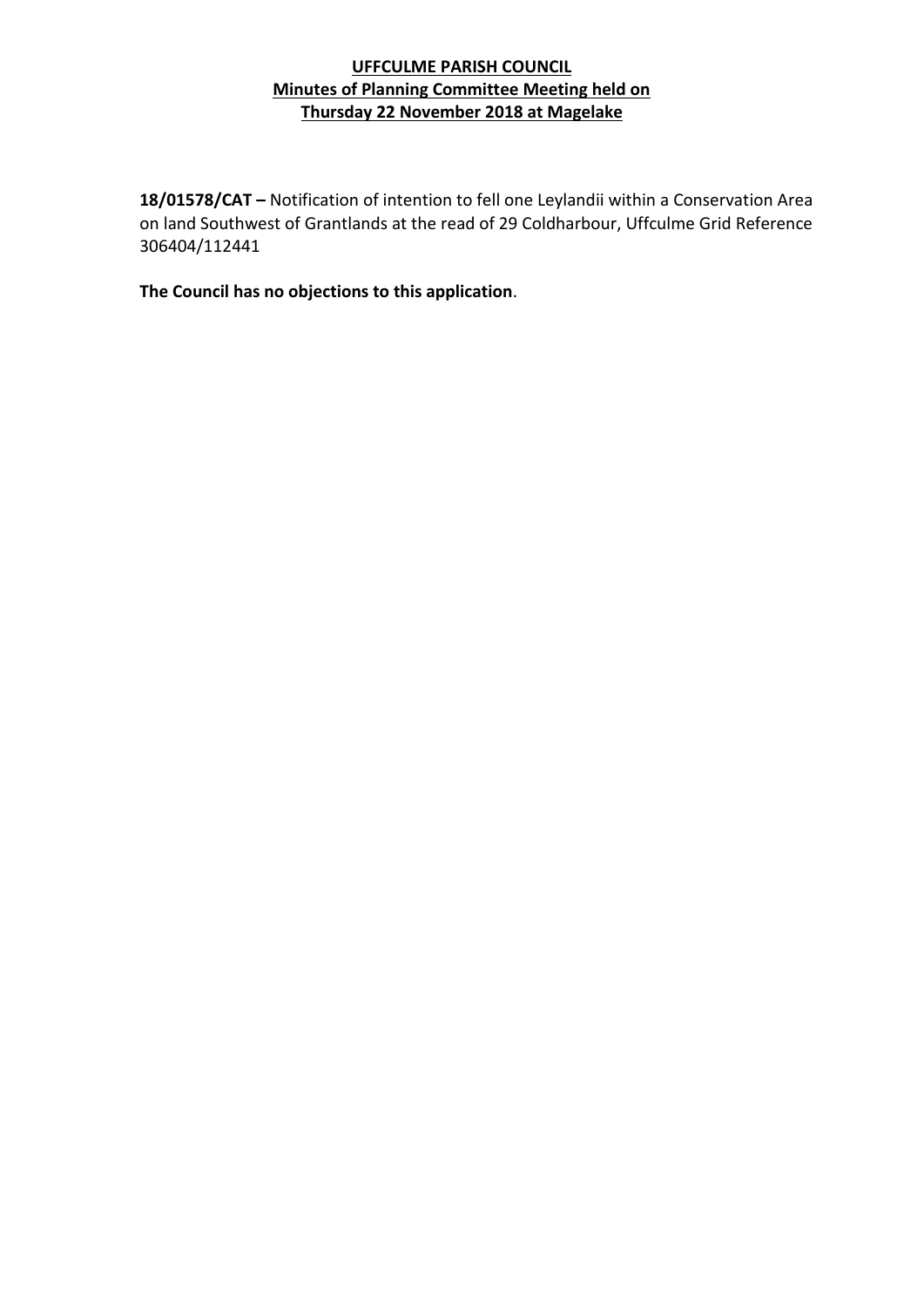**18/01410/FULL –** Erection of garage/machine shed and indoor swimming pool after demolition of existing garage and machine shed at West Bradfield House, Bradfield, Willand at Grid Reference 305160/109970

**The Council has no objections to this application.**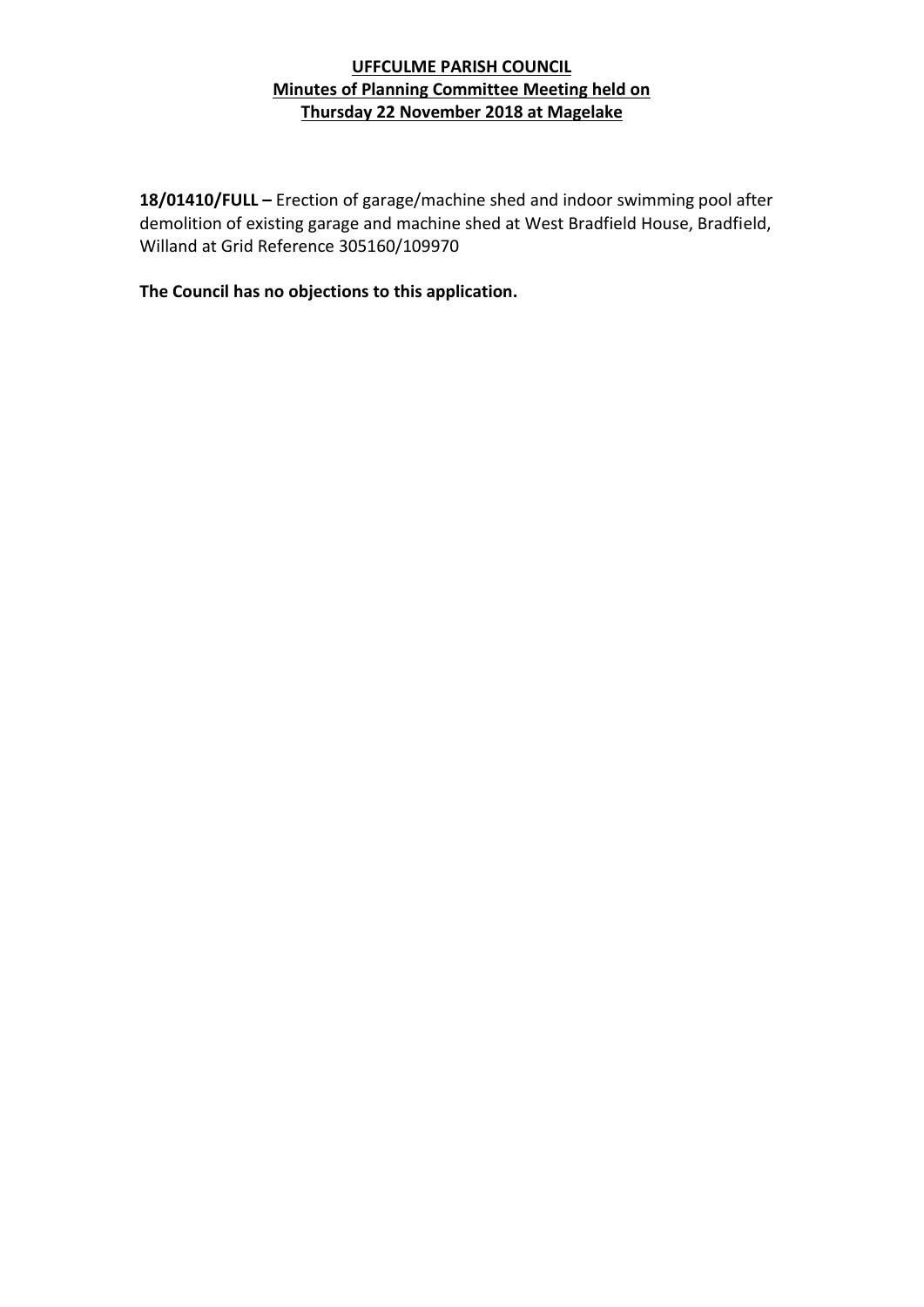**18/01447/HOUSE –** Erection of single storey extension at The Coach House, Leigh Court, Blackborough at Grid Reference 310960/111097

*Councillor Hagelstein advised the meeting she knew of the family who had made the application and also the neighbour.*

**The Council has no objections to this application.**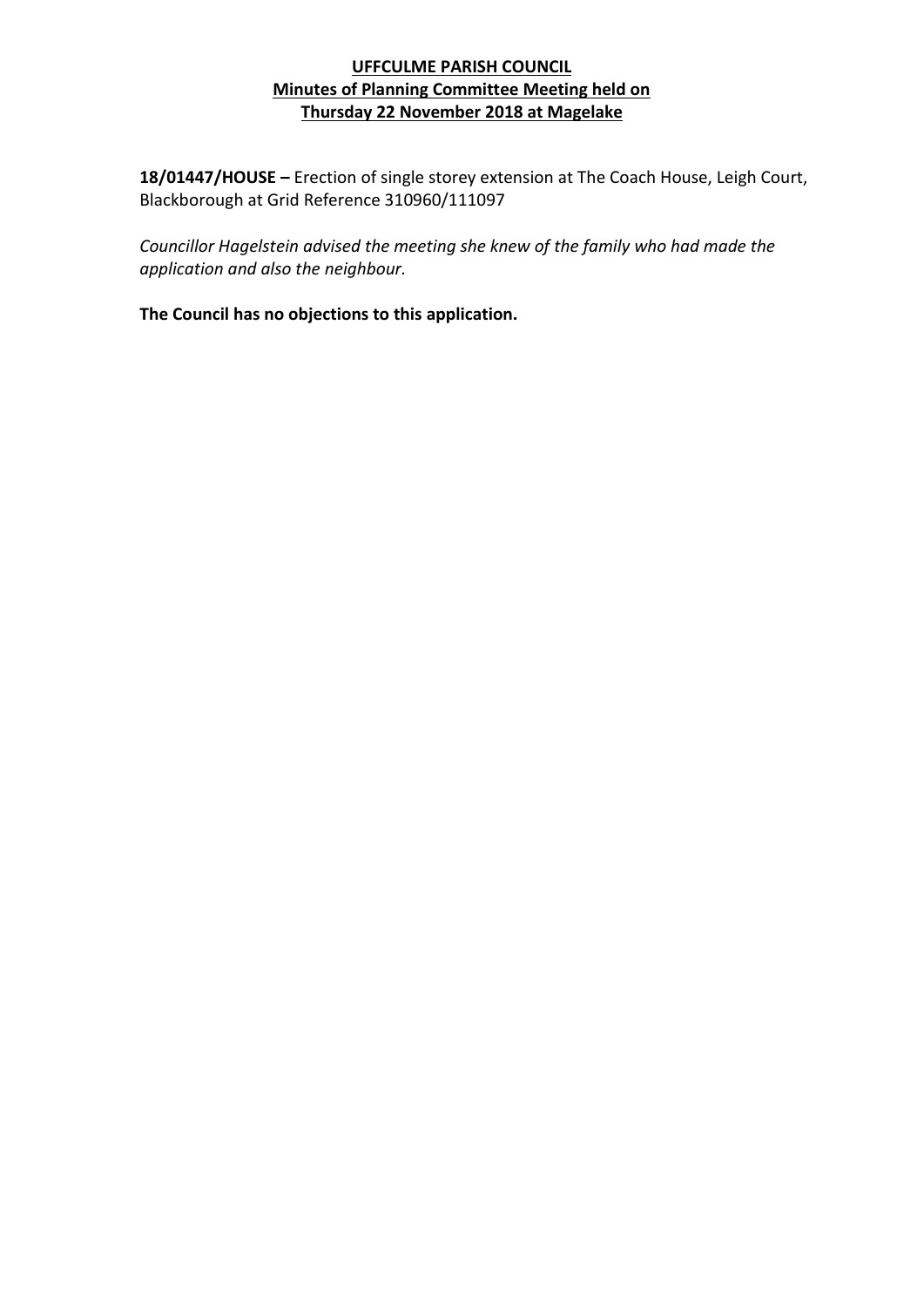**18/01739/FULL –** Variation of conditions (1) of planning permission 17/01370/MARM to allow substitute plans and removal of condition (3) the Construction Management Plan details at Land at Grid Reference 305658 112080 Uffculme

**The Council has not objection to this application.**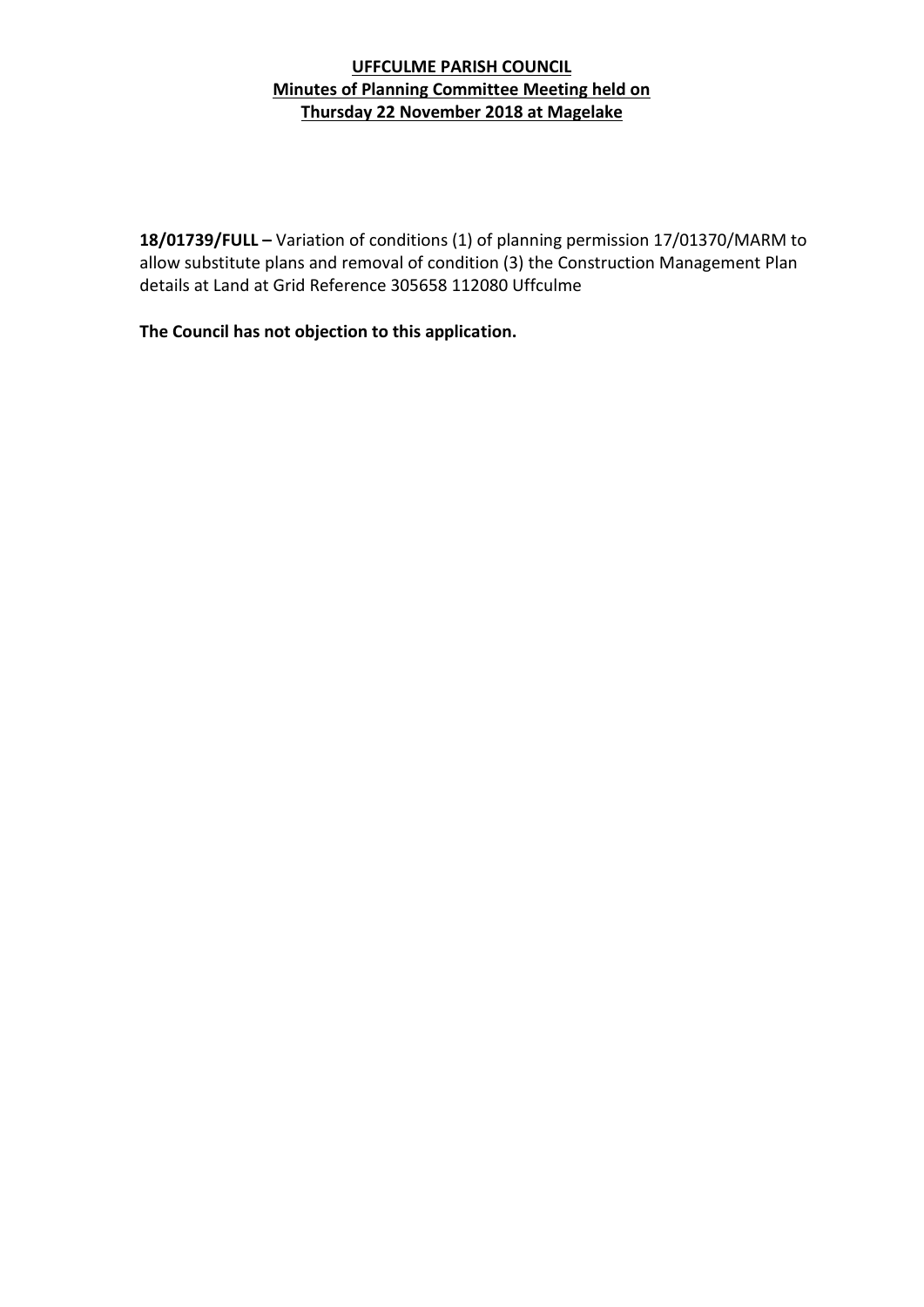**18/01808/CLU –** Certificagtion of Lawfulness for the existing use of ground floor shop, office and first floor store room as dwelling for a period in excess of 4 years at 10 Fore Street, Uffculme at Grid Reference 306681/112756

**The Council has no objections to the application**